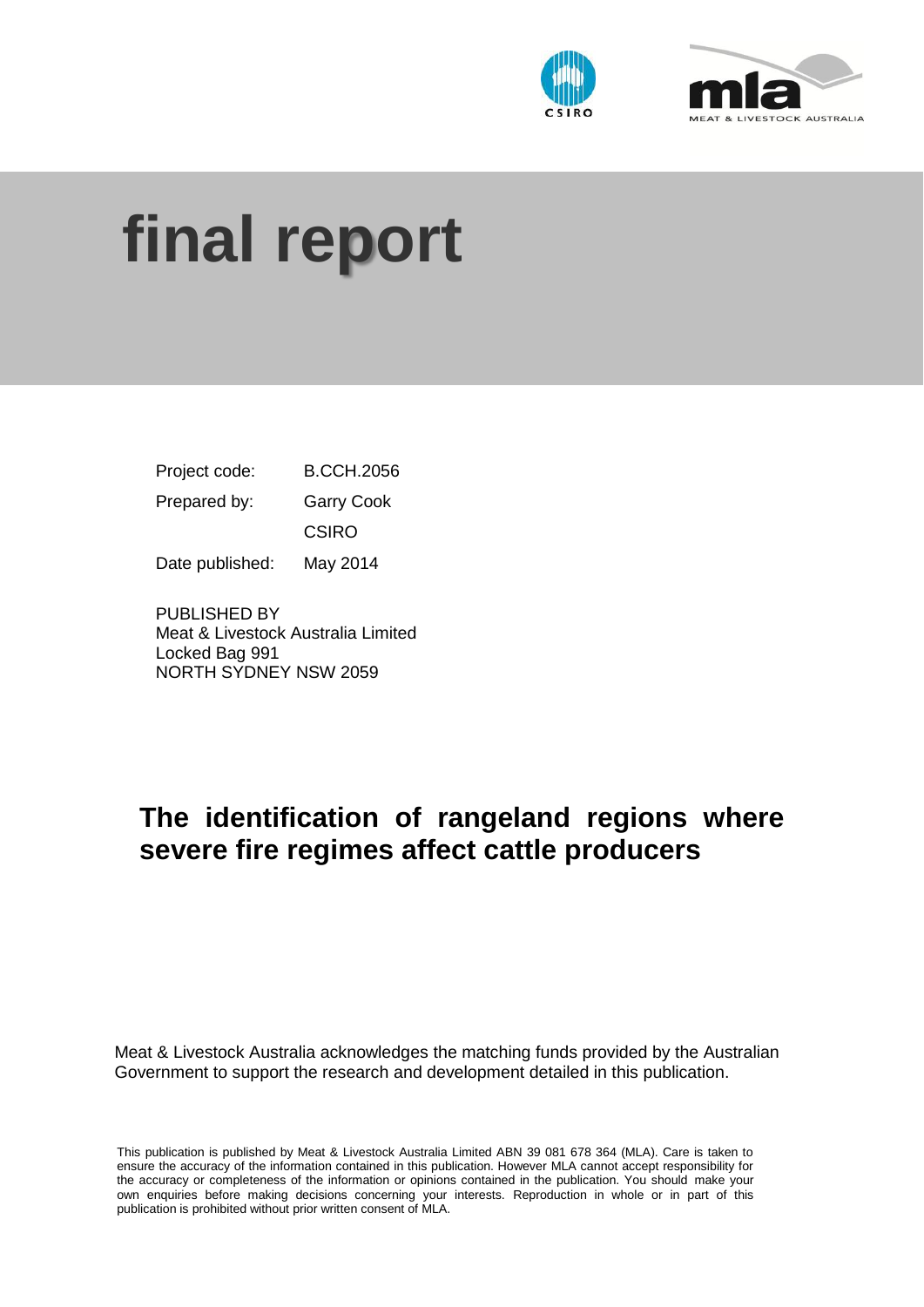## **Abstract**

This project identified cattle producing regions where the Australian Government's Carbon Farming Initiative (CFI) Savanna Burning Methodology to account for reductions in greenhouse gas emissions or a similar lower-rainfall methodology could be applied. Across seven bioregions in northern Australia where late dry season fires dominated, 73 properties with a total of 537 000 head of cattle had an average of 36% of their properties burnt annually. Only one of these bioregions had a mean annual rainfall greater than 1000 mm required for the current Methodology. The other bioregions may be able to use a lower-rainfall Methodology that is currently under development. In other bioregions, there may be individual properties that may find it advantageous to participate in savanna burning management under the CFI.

Recommendations are made for further research and development to facilitate producer's participation in the CFI. These include social research aiming to understand producers' attitudes to fire management, biophysical research to better understand the nature of fire regimes and their impacts on pasture and fuel dynamics in grazed landscapes and the development of business models that would facilitate individual or regional participation in the CFI.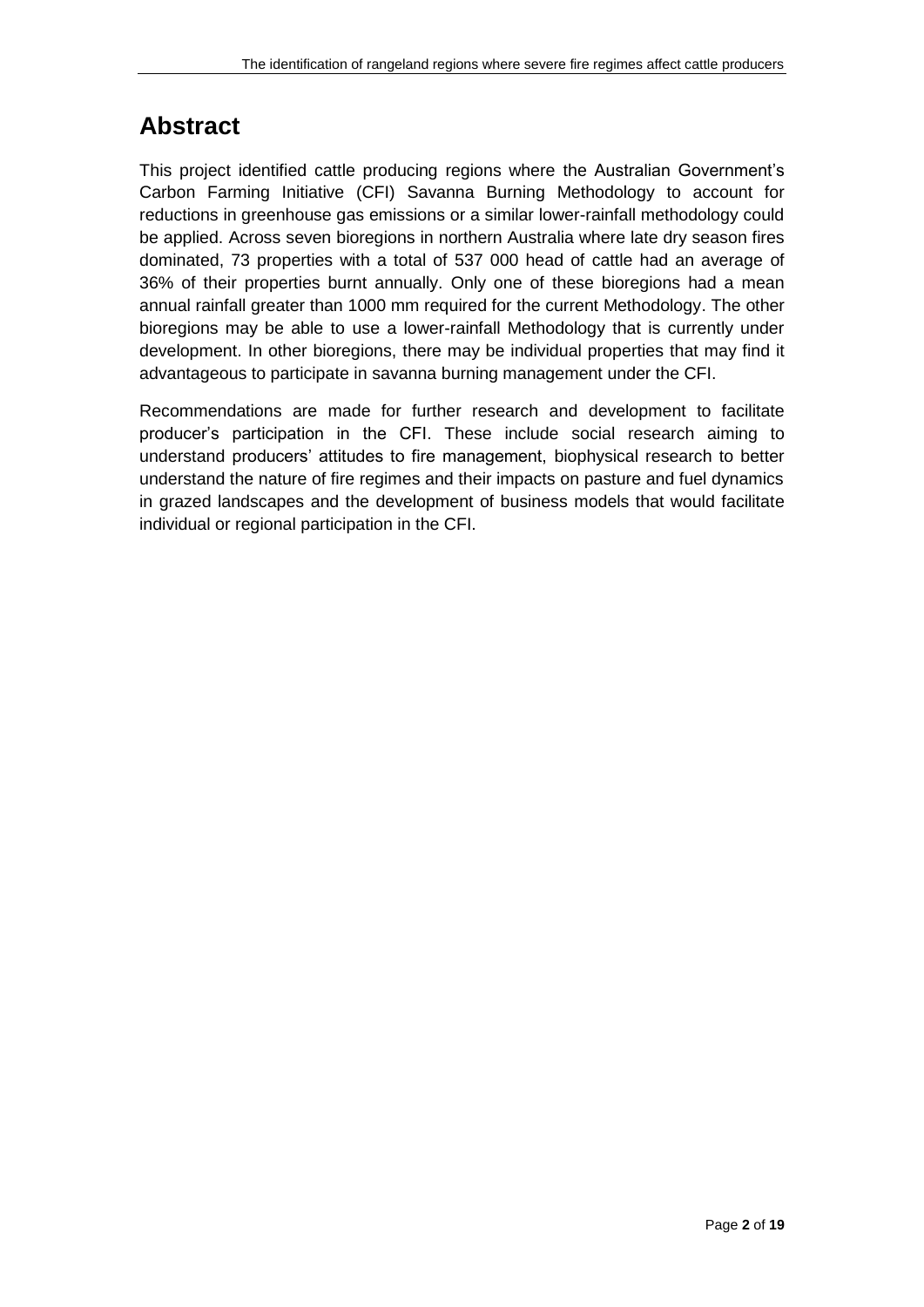## **Executive summary**

**Project background and aims:** This project aimed to (1) define the areas of Australia's rangelands where the Savanna Burning Methodology under the Australian Government's Carbon Farming Initiative (CFI) could benefit red-meat producers and to (2) recommend further research. The CFI could enable producers to earn carbon credits by reducing the greenhouse gas emissions from fires on their land. The Savanna Burning Methodology requires this to be achieved by strategically burning early in the dry season to reduce the overall frequency of fires and particularly of late dry season fires.

Specifically the objectives of the project were to produce:

- 1. a report to MLA
- 2. a draft scientific paper that
	- a. defines the relationships between fire regimes (defined as size, frequency and timing) and stock density for different rainfall zones across Australian rangelands
	- b. identifies regions where improved fire management is likely to lead to reduced greenhouse gas emissions and benefit red-meat producers and therefore could lead to participation in the carbon farming initiative.

**Achievements:** We developed new maps describing the climate, fire regimes and cattle density across the rangelands at the scale of the Australian government's 51 defined bioregions within the Australian rangelands. These maps required collation of data on 16 million active NLIS devices on more than 13 000 properties, and of more than 145 000 individual fires from 1990 to 2011. We assumed that the NLIS devices could be used to infer cattle density. In keeping with conditions of access to the primary data, the analyses were conducted to ensure that individual properties could not be identified and that the fire data could not be reproduced.

We showed that fire frequency was greatest where rainfall was highly summer dominant. Across the rangelands, large fires burning in the late dry season accounted for the most of the total fire affected area. However in the north-west of the Northern Territory fire management using early dry season burning has resulted in a very low proportion of late dry season fires. In other areas, the major peak in fire activity is in the late dry season. Across the north, declining fire frequency on properties was associated with increasing cattle density. Nevertheless, there were 73 properties with more than 537 000 head of stock that were subject to late dry season fires. These fires affected on average 36 % of the area every year. About half of these stock were on 21 properties in the Gulf Plains, Sturt Plateau and Dampierland bioregions.

The CFI requires that methodologies be based on research published in peerreviewed scientific literature. Accordingly, most of the analyses conducted for this project have been presented in a draft manuscript aimed at the journal *Rangeland Ecology and Management*.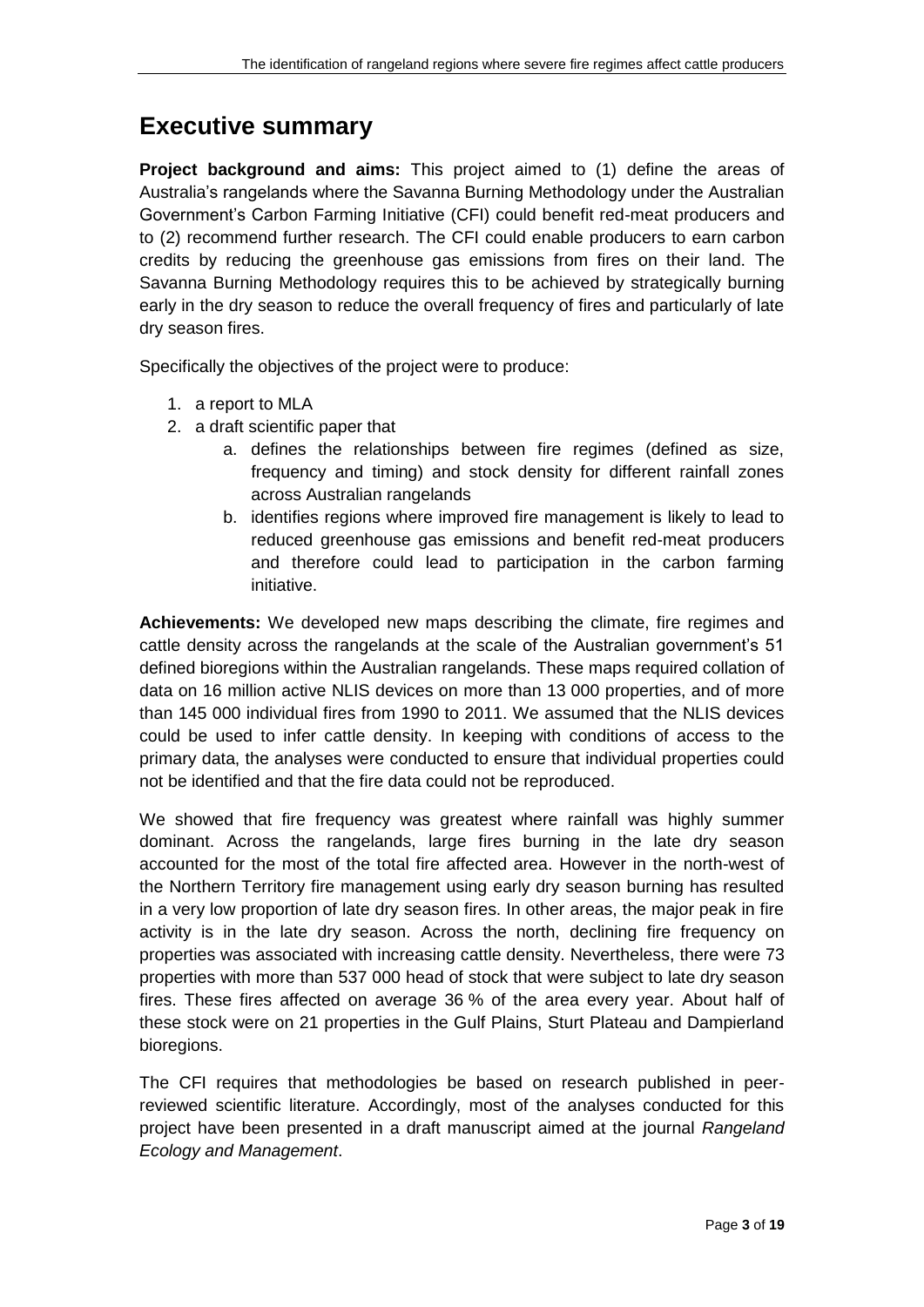#### **Description of industry benefits: When, how and who?**

In northern Australia, the late dry season is the time of the most severe fire weather. Fires at this time are typically large, intense and burn most of the available fuel. Uncontrolled fires damage infrastructure such as fences and bores and increase costs of production (Legge et al. 2011; Palmer 2004?). In the Kimberley, many agencies and land managers support the use of early dry season burning, but agree that despite its use late dry season wildfires are still very prevalent. Such as situation is likely to be common across much of the northern semi-arid grazing lands of Northern Territory and Queensland. Heckbert et al. (2012) estimated that at \$23 per tonne of  $CO<sub>2</sub>$ -e, fire abatement under the CFI could be economically viable across 51m ha and abate 1.6m t of emissions per year. Thus there is considerable potential to use the CFI to increase financial support for improved fire management across northern Australia.

Most cattle producing regions subject to frequent fires have less than 1000 mm annual rainfall and so cannot use the current Savanna Burning Methodology to generate carbon credits. For these regions, fire management supported by the CFI must await development of a lower-rainfall Methodology. Research is currently underway, but will take several years to lead to a methodology. Meanwhile, steps could be undertaken to facilitate participation in the CFI by industry when the lower rainfall Methodology is developed and approved. Research and development could focus on the three bioregions (Gulf Plains, Sturt Plateau, Dampierland) that have the greatest number of cattle on properties affected by frequent late dry season fires. Key research and development questions that need to be addressed include:

- a. Social: What are the attitudes of cattle producers to current fire regimes and fire management on their properties and in their regions? Is the current fire regime perceived to be a problem? What are the limitations to better managing fires? Are there perceived trade-offs between the use of early dry season burning and maintenance of forage availability or is there a direct benefit from early dry season burning?
- b. Biophysical: Are the assumptions that early dry season fires are more patchy and consume more fuel than late dry season fires valid in grazing lands of these bioregions? At the scale of paddocks and landscapes, what is the relationship between fire regimes and grazing regimes? Does less fire mean more consumption of grass by cattle? Do the least valuable grazing assets burn more frequently those than better grazing lands within properties? Could improved fire management focus on the least used parts of properties without affecting grazing practice on better value pastures?
- c. Business development: What are appropriate models for CFI businesses about fire abatement in grazing lands? Can they be based on individual properties, or would a regional consortium be preferred? How could benefits and liabilities be distributed?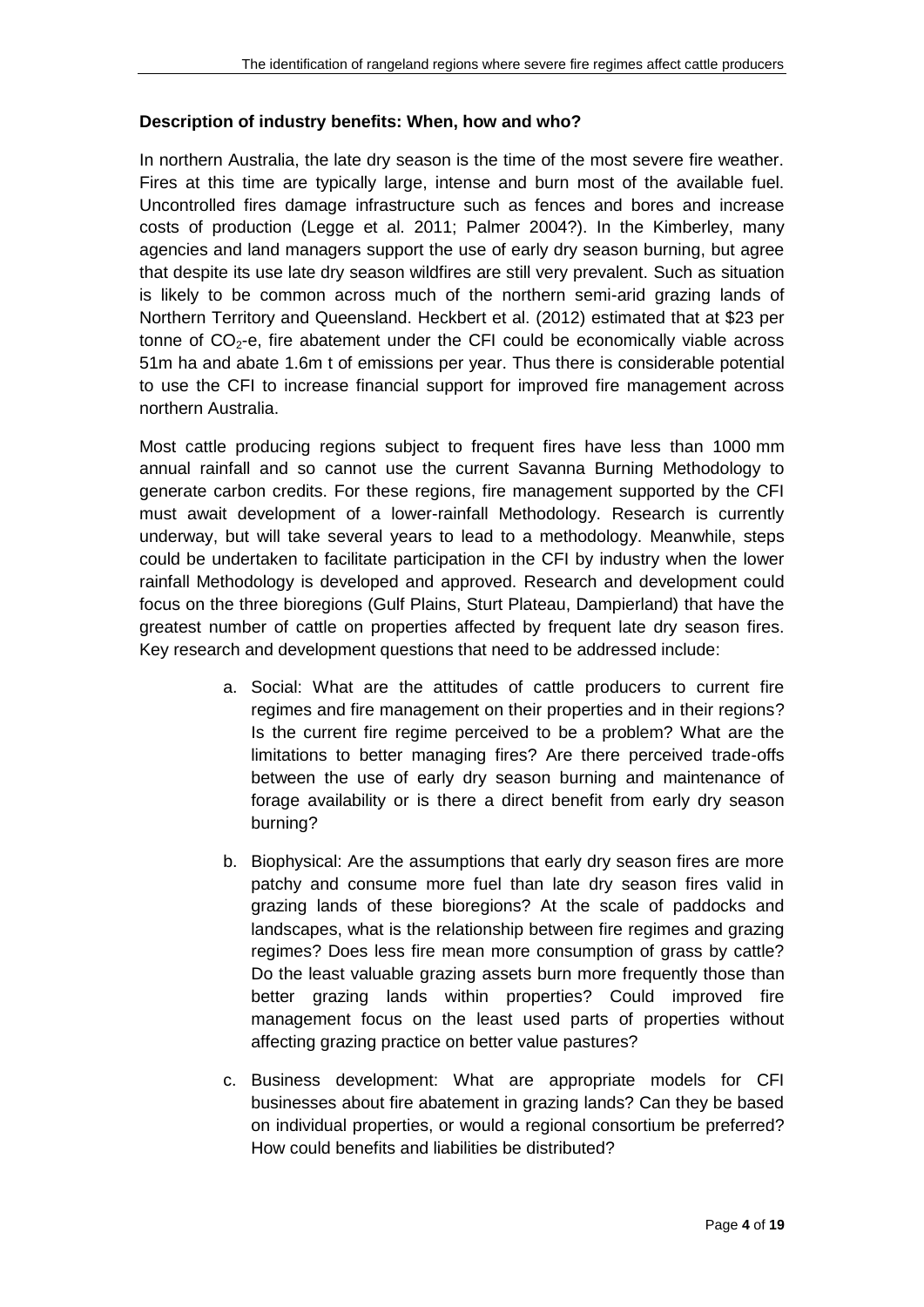# **Table of Contents**

| 1            |                                                             |
|--------------|-------------------------------------------------------------|
| $\mathbf{2}$ |                                                             |
| 3            |                                                             |
|              | 3.1 Methodology - Overview of the data and its analysis 7   |
|              |                                                             |
|              | 3.3 Methodology - Description of bioregional analyses10     |
| 4            |                                                             |
|              |                                                             |
|              |                                                             |
| 5            |                                                             |
| 6            | Impact on meat and livestock industry15                     |
|              |                                                             |
|              |                                                             |
| $\mathbf{7}$ | Conclusions and recommendations 16                          |
| 8            |                                                             |
| 9            |                                                             |
|              | 9.1 Appendix 1: Draft Manuscript for Rangelands Ecology and |
|              |                                                             |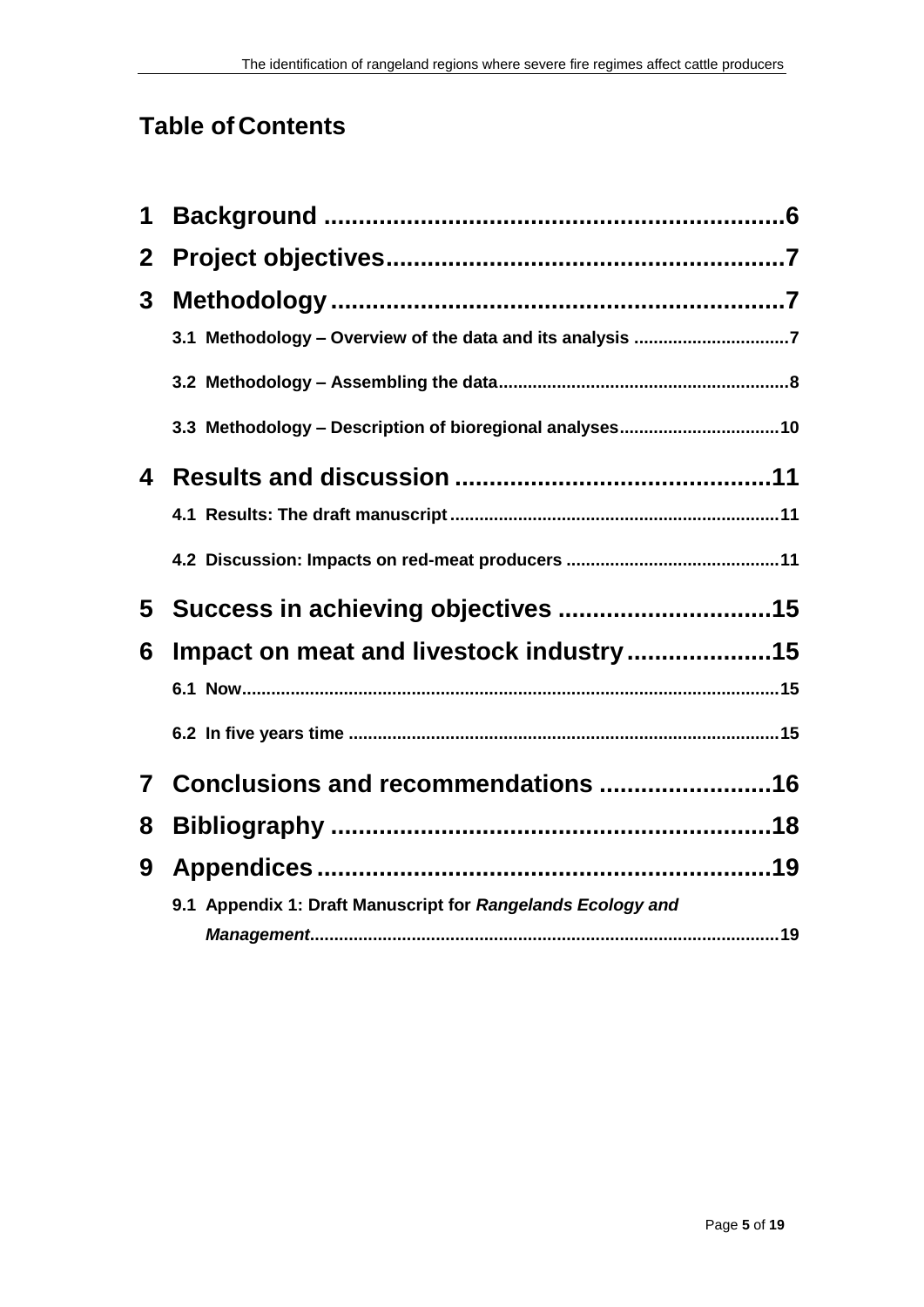## <span id="page-5-0"></span>**1 Background**

This report is provided in fulfilment of contract B. CCH. 2056 between CSIRO and Meat and Livestock Australia Limited (MLA): The identification of regions where severe fire regimes affect red-meat producers. This contract was issued in the context of the Federal Government's Carbon Farming Initiative (CFI). Under this scheme, the Savanna Burning Methodology was developed to support land managers in northern Australian regions who are affected by frequent late dry season fires. Through the strategic use of early dry season fires, property owners could claim carbon credits for the reduction in emissions of the greenhouse gases methane and nitrous oxide. This report has been conducted in the context that only 10 % of research papers on the subject of fires in northern Australia are pertinent to the effects and use of fire in pastoral areas (McIvor 2010).

The Savanna Burning Methodology has the potential to provide cattle producers with resources to manage fires on their lands better than has been possible in recent decades. More research is required to understand the interactions of cattle production with fire management, vegetation management and greenhouse gas budgets. However, the first step is to identify regions where cattle producers could benefit from improved management of frequent late dry season fires.

This project relates existing data on the occurrence, size, frequency and timing of fires across Australian rangelands to estimated data on cattle numbers and density. It is expected that for similar rainfall levels, fire regimes generally will become less severe as cattle density increases. Nevertheless, there are likely to be some regions with both a severe fire regime and high cattle numbers or density.

The analyses enabled the identification of cattle producing regions in which a reduction of fire frequency could benefit cattle producers and be supported by the CFI. The analyses were conducted and reported so that individual properties could not be identified.

<span id="page-5-1"></span>The current Savanna Burning Methodology (Anonymous 2012) applies to four defined vegetation types in regions of northern Australia with a mean annual rainfall of more than 1000 mm. The Methodology requires that reductions in emissions from fires be achieved by planned and purposeful deployment of prescribed early dry season burns in combination with other natural and constructed barriers and active extinguishment to stop the spread of fire. It specifically excludes the use of increased grazing by cattle as a means of reducing emissions per unit area from fires. Research to develop a complementary methodology for areas with less than 1000 mm rainfall is underway.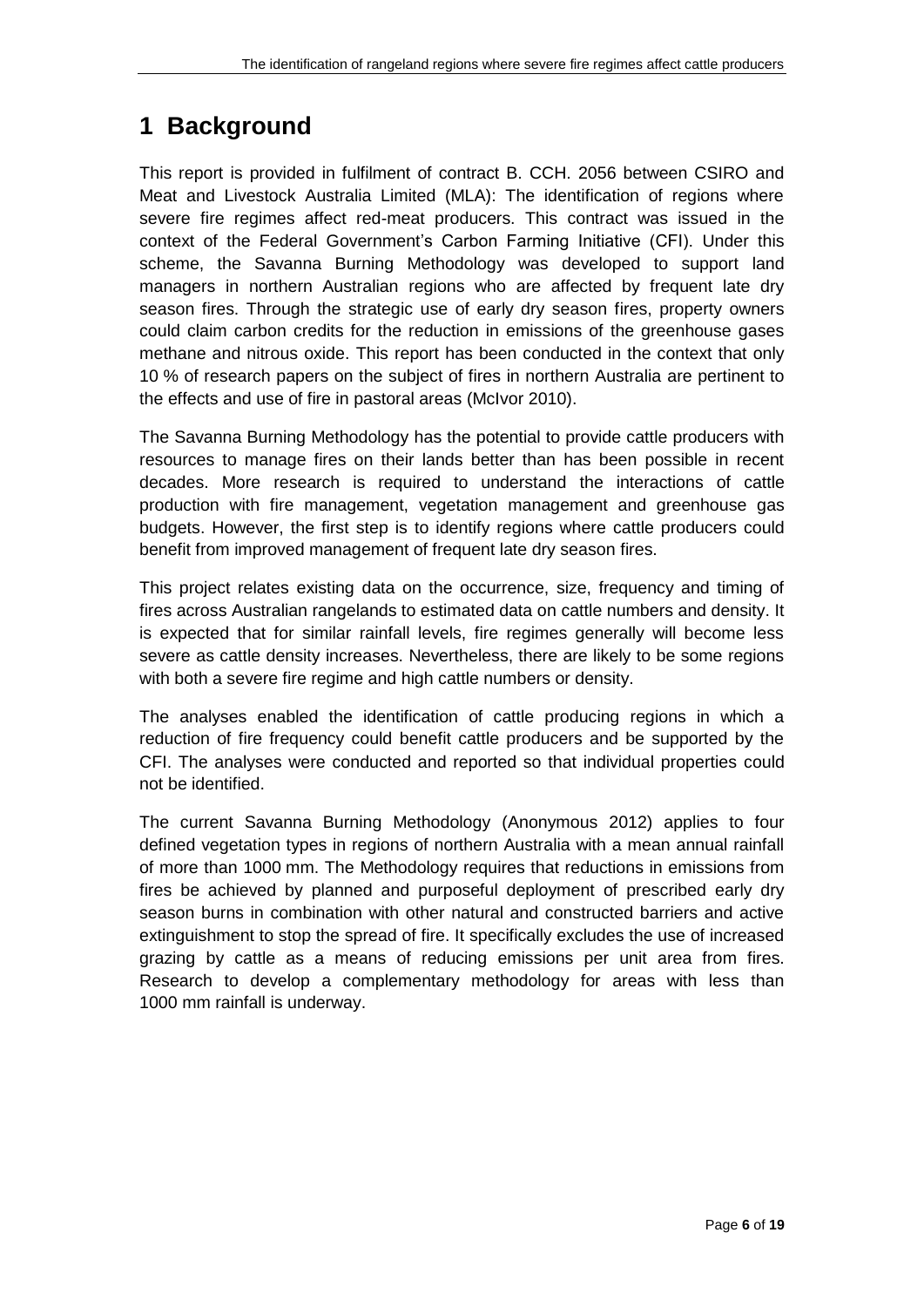## **2 Project objectives**

The objectives as defined in the contract between MLA and CSIRO were to produce

- 1. a report to MLA
- 2. a draft scientific paper that
	- a. defines the relationships between fire regimes (defined as size, frequency and timing) and stock density for different rainfall zones across Australian rangelands
	- b. identifies regions where improved fire management is likely to lead to reduced greenhouse gas emissions and benefit red-meat producers and therefore could lead to participation in the carbon farming initiative.

The project used the National Livestock Inventory System (NLIS) data to estimate stock density across the Australian rangelands and compared it with existing data on fire occurrence over 21 years (1990 – 2011). The Australian rangelands region was defined according to the Australian Collaborative Rangelands Information Scheme (ACRIS). This region corresponds to that area deemed subject to savanna burning in the Australian National Greenhouse Gas Inventory. This region was divided according to rainfall zones that were identified by Russell-Smith et al. (2007) who analysed fire regimes across the continent. Using property and bioregional scale data, cattle density was related to various aspects of the fire regime such as mean fire size, fire frequency and mean fire timing.

Maps were produced to describe climate, fire regimes, and cattle density at bioregional scales across the rangelands. These and the underlying data were analysed to identify regions in which there are both a high density of stock and a severe fire regime that could be better managed under the CFI. Recommendations for further research were made. The analyses do not enable identification of individual properties or re-creation of the original fire dataset.

# <span id="page-6-1"></span><span id="page-6-0"></span>**3 Methodology**

#### **3.1 Methodology – Overview of the data and its analysis**

In order to identify regions where there are both high numbers of cattle and severe fire regimes and number of data sets need were collated into a Geographic Information System. Fire data had been obtained previously from Landgate and rainfall data from SILO and the Bureau of Meteorology. Data on Property Identification Codes (PICs) and the numbers of active devices on each under the National Livestock Inventory System (NLIS) were obtained from respective state agencies and NLIS Ltd by mid-October 2012.

The project sought to identify regions where there were both high densities of cattle on each PIC and severe fire regimes in each of four fire regions based on the analyses of Russell-Smith et al. (2007) but modified so that the Interim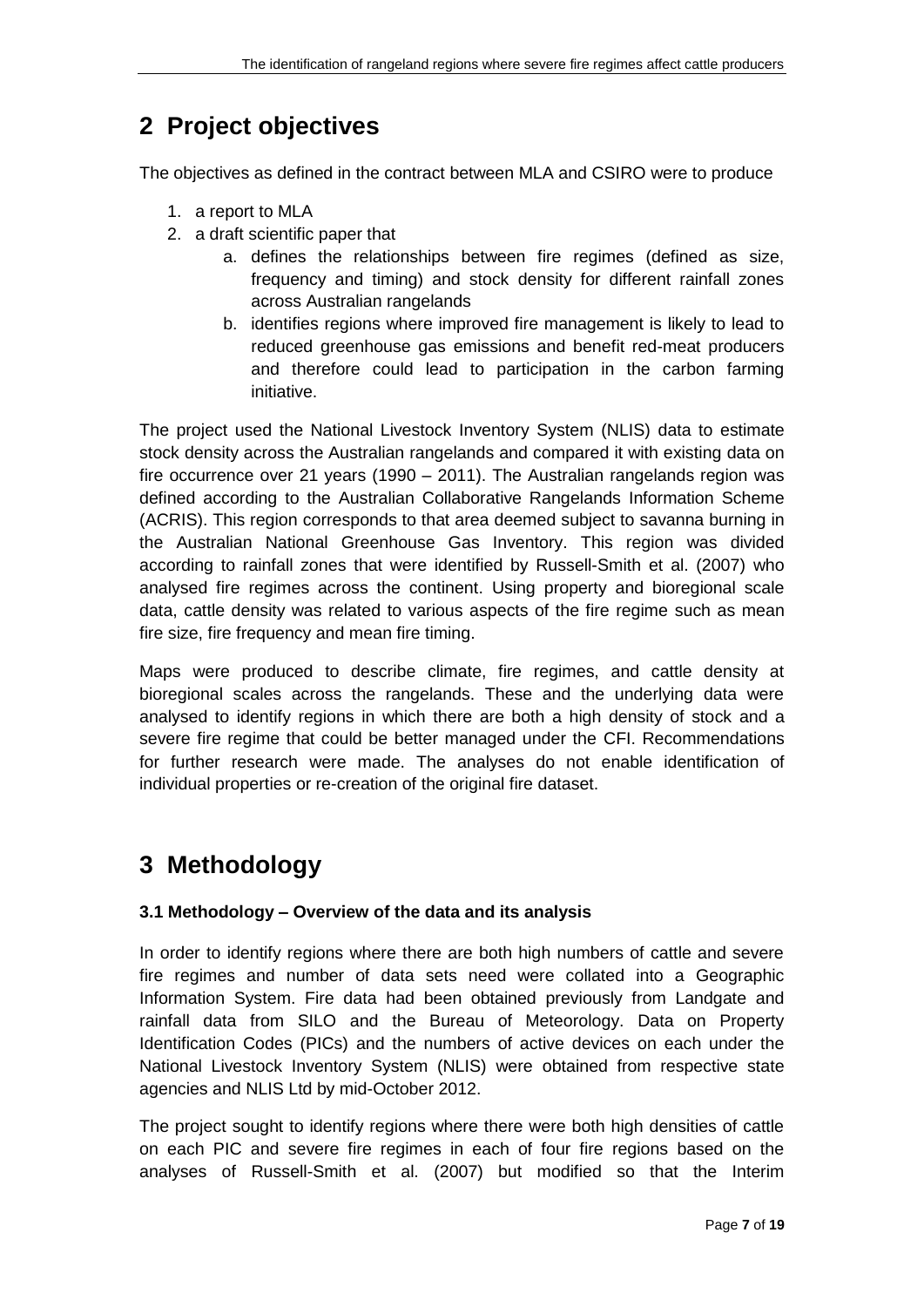Biogeographic Regionalisation for Australia (IBRA) provided the boundaries between fire regions. Property data was collated for each bioregion so that individual properties could not be identified.

### <span id="page-7-0"></span>**3.2 Methodology – Assembling the data**

The following data sets were collated for the analyses required:

- 1. The Australian rangeland boundary developed by the Australian Collaborative Rangeland Information System;
- 2. National Livestock Identification System (NLIS) data for Active Devices for each Property Identification Code on 1 Jan 2011 in Western Australia, South Australia, Northern Territory, Queensland and New South Wales;
- 3. Locations of each Property Identification Code provided by the relevant state agency as either shape files (WA, SA, Qld, NSW) or centroids (NT);
- 4. Rainfall history<sup>1</sup>;
- 5. Interim Biogeographic Regionalisation for Australia (IBRA7);
- 6. Fire history from Landgate [\(http://www.landgate.wa.gov.au/corporate.nsf\)](http://www.landgate.wa.gov.au/corporate.nsf).

We firstly obtained data from NLIS Ltd of Active Devices for each PIC in the Australian rangelands. These data were used to indicate the number of cattle on each PIC. These data may overestimate or underestimate cattle numbers on particular properties, but should be useful regionally as an index of cattle numbers. These data comprised a list of the number of Active Devices registered to each Property Indentification Code (PIC) in the areas of interest. They were then matched against cadastral information linking the location and boundaries of each property to the PIC. These data were obtained separately from each state government. For the Northern Territory, only centroids of each PIC were provided and these were crossmatched with separate cadastral data to allow seamless integration with data from other states. Where relevant, large congregations of active devices within holding yards, feedlots and within town boundaries were removed so that the focus was on open rangelands. The relevant contacts and dates when the data was supplied and licence agreements finalised are given in [Table 1.](#page-8-0) For this report, properties were defined as cadastres that had a Property Indentification Code (PIC) as recognised by the National Livestock Inventory System. Across the bioregions, there were varying proportions of the total area that were not within defined properties.

From the NLIS and PIC data, the density of cattle was estimated. The data on cattle density was compared with data on fire regimes stratified according to regions with similar fire climates.

 $\overline{a}$ 

<sup>1</sup> <http://www.longpaddock.qld.gov.au/silo/>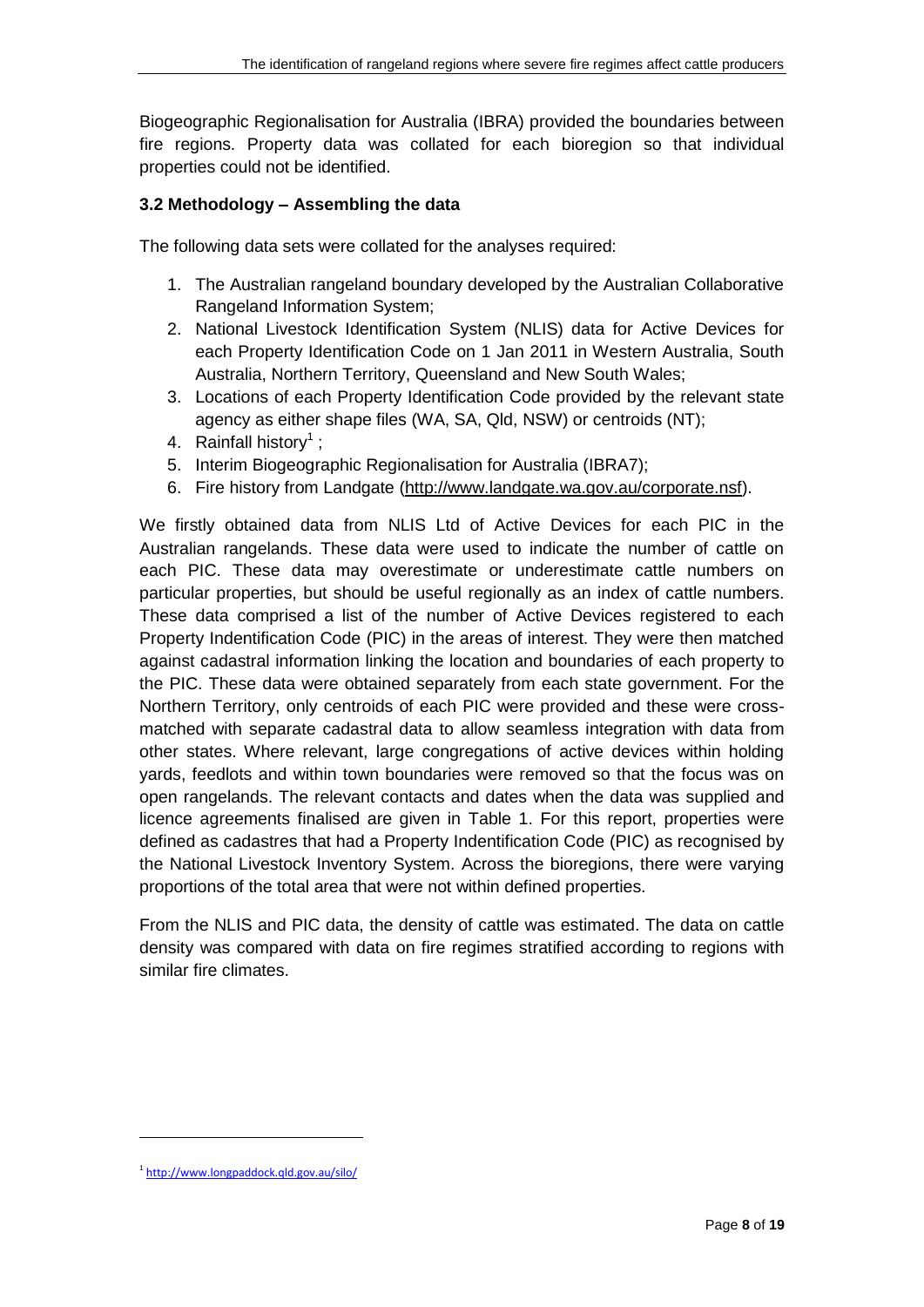| Data                                | Supplier                                                   | Contact                           | Licence        | Date supplied        |
|-------------------------------------|------------------------------------------------------------|-----------------------------------|----------------|----------------------|
| <b>Active Devices</b>               | <b>NLIS Ltd</b>                                            | <b>Stephen Doughty</b>            | Yes            | 17 Sept 2012         |
| <b>PIC</b> boundaries<br><b>WA</b>  | Department of<br>Agriculture and<br>Food, WA               | Samantha van<br>Wyngaarden        | Yes            | 18 Sept 2012         |
| PIC boundaries<br>SА                | <b>PIRSA</b><br><b>Biosecurity SA</b>                      | Peter Zviedrans /<br>Mark Langman | Approval given | 19 Sept 2012         |
| <b>PIC</b> boundaries<br>Qld        | Animal Industries                                          | <b>Chris Chilcott</b>             | Approval given | 11 Sept 2012         |
| <b>PIC</b> boundaries<br><b>NSW</b> | Department of<br>Primary<br><b>Industries NSW</b>          | Peter Worsley                     | Approval given | 02 Aug 2012          |
| <b>PIC</b> centroides<br><b>NT</b>  | Department of<br>Lands, Planning<br>and the<br>Environment | Andy Roberts /<br>Adele Kluth     | Yes            | <b>190ct</b><br>2012 |

## <span id="page-8-0"></span>**Table 1** Sources of Property Identification Code and Active Device data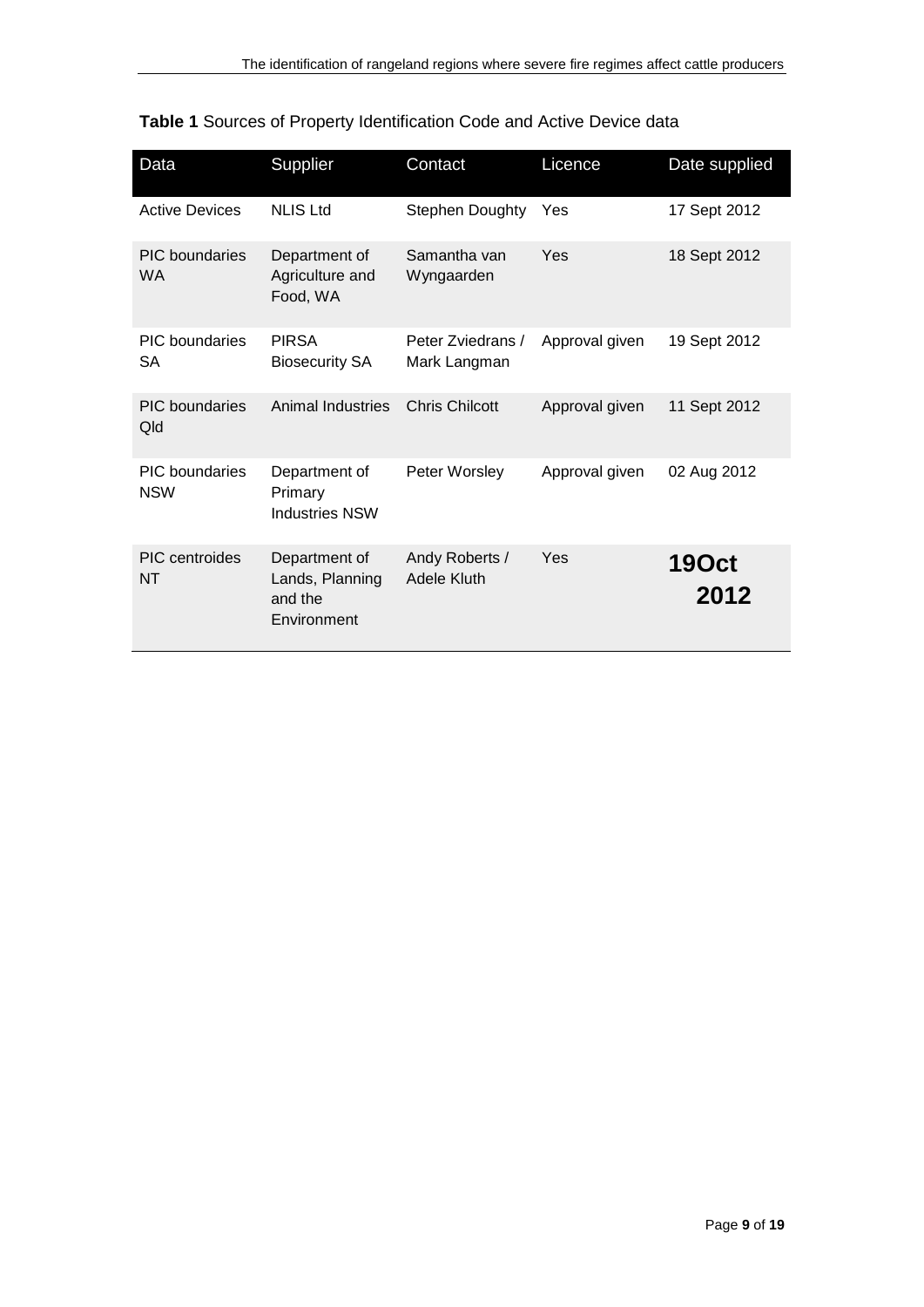#### <span id="page-9-0"></span>**3.3 Methodology – Description of bioregional analyses**

Most of the analyses conducted for this project used the Interim Biogeographic Regionalisation of Australia (IBRA) [\(http://www.environment.gov.au/parks/nrs/science/bioregion-](http://www.environment.gov.au/parks/nrs/science/bioregion-framework/ibra/maps.html)

[framework/ibra/maps.html\)](http://www.environment.gov.au/parks/nrs/science/bioregion-framework/ibra/maps.html). This defines 89 bioregions. We used the rangelands as defined by the Australian Collaborative Rangelands Information System (ACRIS) [\(http://www.environment.gov.au/land/rangelands/acris/\)](http://www.environment.gov.au/land/rangelands/acris/) to define the area of interest within Australia. There are 51 bioregions within the Australian rangelands, with each having a name and a three-letter code that can be interpreted at the IBRA website.

For our first analyses, we grouped these 51 bioregions into four climatic zones based on the RAINCLASS zones defined in an analysis of Australian fire regimes by Russell-Smith et al. (2007). These are shown in [Figure 1.](#page-9-1) For the analyses, we considered the following rainfall class regions of Russell-Smith et al. (2007): (1) Southern arid; (2) Central arid; (4) Semi-humid; and (6/7/8/10) Humid zones.

We analysed fire regimes and cattle density at varying scales. Depending on the purpose, these could be at whole of bioregion, or at the scale of properties within bioregions.



<span id="page-9-1"></span>**Figure 1** The 51 bioregions in the Australian rangelands grouped into four climatic zones based on the analyses of Russell-Smith et al. (2007)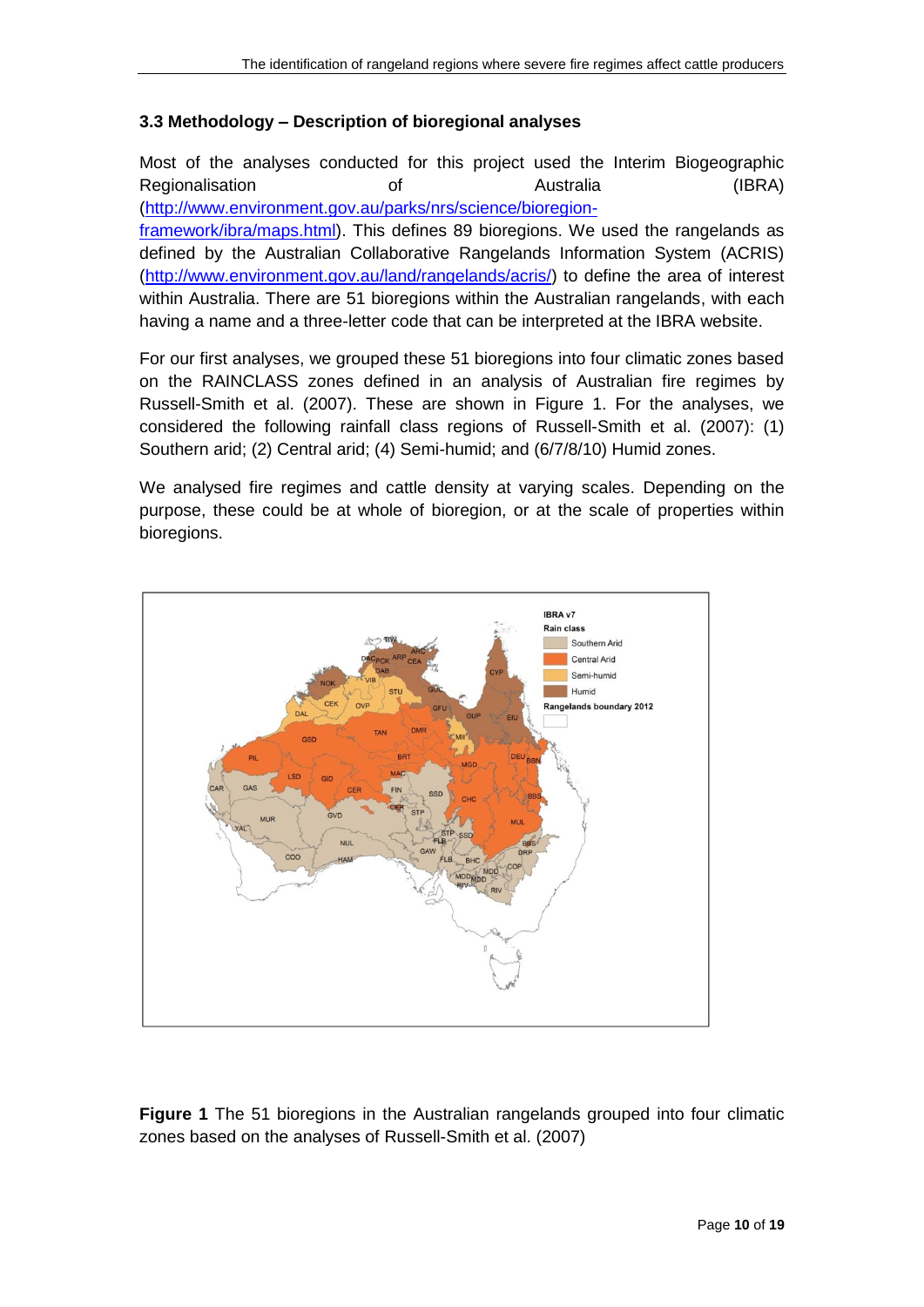## <span id="page-10-0"></span>**4 Results and discussion**

#### <span id="page-10-1"></span>**4.1 Results: The draft manuscript**

The contract between MLA and CSIRO specified that a draft manuscript be produced. This was because of the requirement of the Carbon Farming Initiative that methodologies be based on research published in the peer-reviewed scientific literature. There has been much less published on the bio-physical aspects of fire in grazing lands of northern Australia than in non-grazing lands. The resultant scientific uncertainty is likely to impede acceptance of the application of CFI Savanna Burning Methodologies to grazing lands. This is particularly so given the specific exclusions within the Savanna Burning Methodology (Anonymous 2012) for increasing stocking rate as a means or consequence of reduced fire frequency. The draft manuscript gives the results and conclusions of the analyses conducted for this project and is included as Appendix 9.1. It represents a first step in addressing the uncertainties surrounding fire management for greenhouse gas abatement on grazing lands.

#### <span id="page-10-2"></span>**4.2 Discussion: Impacts on red-meat producers**

Across the Australian rangelands, fire frequency is greatest in the north where the rainfall is highly summer dominant. In the southern and central arid zones, relatively high fire frequency only occurs in regions where cattle density is relatively low. In the northern semi-humid and humid rainfall zones, fire frequency on properties at a bioregional scale declines with increasing cattle density. Nevertheless, there are many individual properties in northern Australia where cattle density is relatively high and frequent fires occur.

Three northern Australian bioregions have significant numbers of cattle, very frequent fires, but already have fire regimes dominated by early dry season burning. These bioregions are Pine Creek, Darwin Coastal and Victoria Bonaparte. At a bioregional scale, application of the Savanna Burning Methodology would be difficult because these regions are already dominated by early dry season fires. Nevertheless, there may be individual properties in these bioregions where late dry season fires dominate and the Savanna Burning Methodology could support improved fire management. There may also be other means by which fire frequency could be reduced overall, but it would be challenging given the already extensive effort in fire management in these bioregions.

There are 11 bioregions that have significant numbers of cattle and have fire regimes with frequent late dry season fires (see [Table 2](#page-12-0) and Appendix). However, in four of those bioregions the number of properties and cattle affected by frequent fires is small. Across the North Kimberley, Ord-Victoria Plain, Gulf Coastal and Einasleigh Uplands bioregions only 6 properties with a total of 23 000 cattle are affected by frequent fires (average frequency = 39 %: [Table 2\)](#page-12-0).

Frequent fires, dominated by late dry season burning have the greatest affect on cattle producers across seven bioregions of northern Australia: Dampierland, Central Kimberley, Daly Basin, Sturt Plateau, Gulf Falls and Uplands, Gulf Plains and Cape York Peninsula. Across these bioregions, 73 properties with a total of more than 537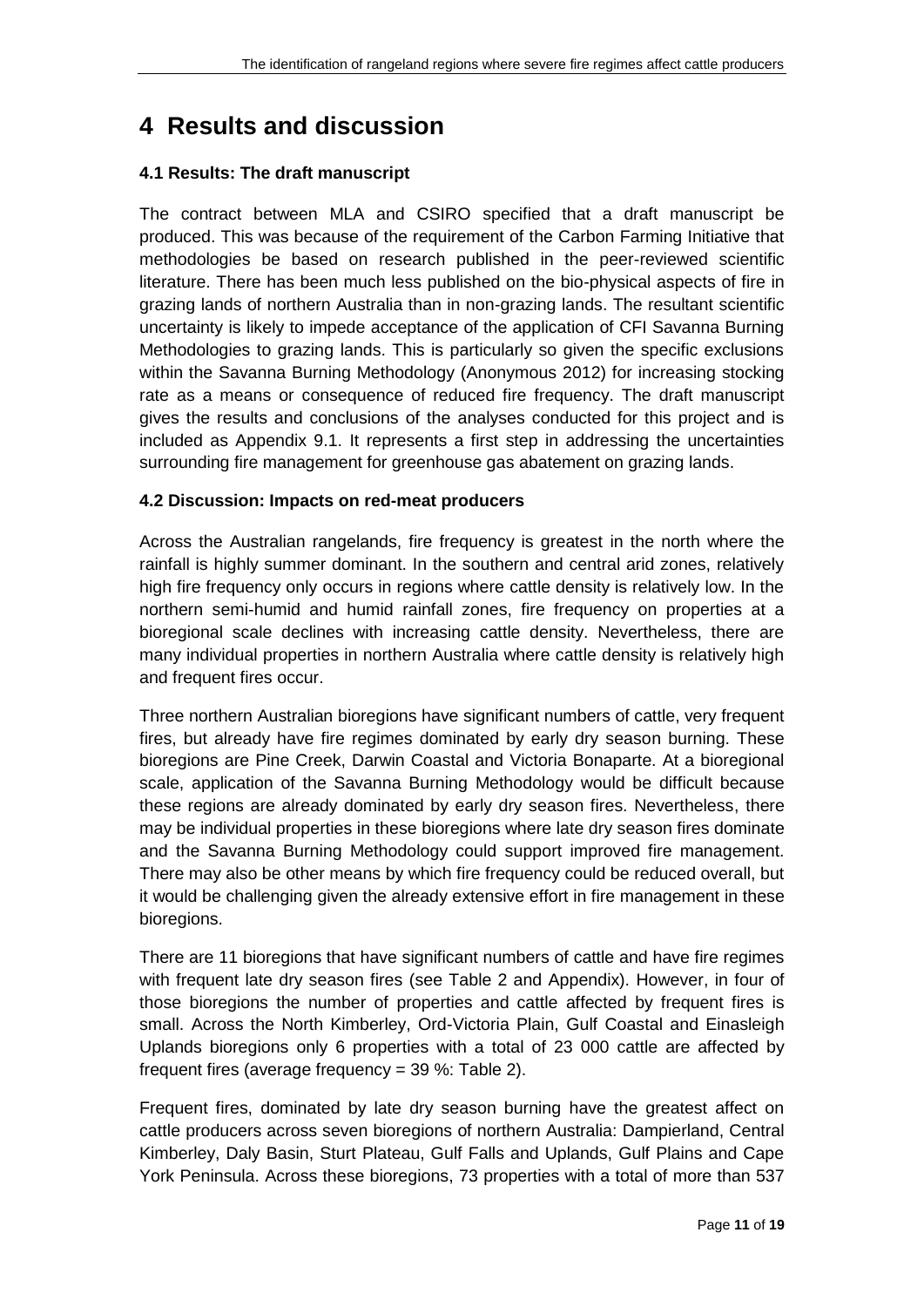000 cattle have an average fire frequency of about 36 % [\(Table 2\)](#page-12-0). This is equivalent to an average recurrence interval of about one fire every two to three years. The other properties in these bioregions have an average fire affected area of about 13 % or an average recurrence interval of about one fire every five to ten years. The properties subject to frequent fires represent 93 % of the total area of properties with more than 1000 head in the Daly Basin bioregion, 40 to 69 % of the Dampierland, Central Kimberley and Cape York Peninsula bioregions, and 19 to 30 % of the other bioregions.

The current Savanna Burning Methodology only applies to areas with more than 1000 mm mean annual rainfall. Of the seven bioregions mentioned above, only one – Daly Basin, has a mean annual rainfall of more than 1000 mm. In this bioregion, the fire regime includes a lot of early, middle and late dry season burning, and potentially the amount of late dry season burning could be reduced. For the other six bioregions where rainfall is less than 1000 mm, a future lower-rainfall CFI methodology may be applicable. The success of strategic fire management in the Ecofire project in Western Australia and the WALFA project in Arnhem Land indicates that fire frequency can be successfully managed (see Appendix). While research is currently underway to develop such a lower-rainfall methodology, there are a number of research questions around its application to grazing properties that would need to be addressed to facilitate adoption. These are discussed in draft paper in the appendix.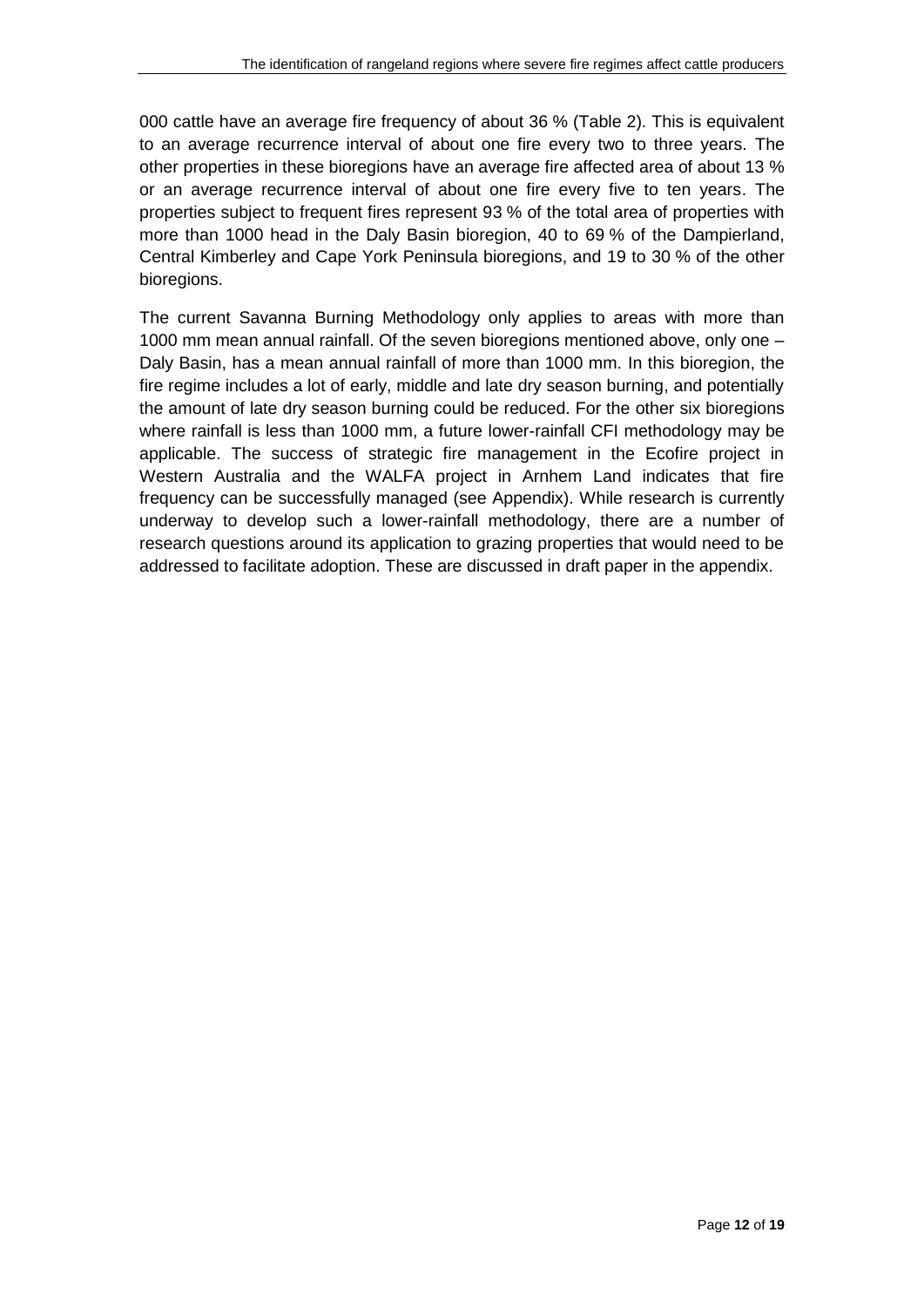| Bioregion                                                | Total<br>cattle<br>$(000s)^*$ | Properties with mean Fire Affected Areas (FAA) >25 % and<br>$> 1000$ cattle |                         |                                     |                         | Properties<br>with mean<br>FAA <25 % |  |  |
|----------------------------------------------------------|-------------------------------|-----------------------------------------------------------------------------|-------------------------|-------------------------------------|-------------------------|--------------------------------------|--|--|
|                                                          |                               | <b>Total cattle</b><br>$(000s)^*$                                           | Number of<br>properties | Proportion<br>of area<br>$(%)^{**}$ | <b>Mean FAA</b><br>(% ) | <b>Mean FAA</b><br>(% )              |  |  |
| <b>North-west Northern Territory</b>                     |                               |                                                                             |                         |                                     |                         |                                      |  |  |
| <b>Pine Creek</b>                                        | 127                           | 100                                                                         | 10                      | 99                                  | 46                      | 12                                   |  |  |
| Daly Basin                                               | 177                           | 135                                                                         | 14                      | 93                                  | 43                      | 14                                   |  |  |
| Darwin Coastal                                           | 145                           | 53                                                                          | 5                       | 61                                  | 37                      | 11                                   |  |  |
| Victoria<br>Bonaparte                                    | 159                           | 16                                                                          | 6                       | 36                                  | 44                      | 17                                   |  |  |
| <b>North-east Northern Territory</b>                     |                               |                                                                             |                         |                                     |                         |                                      |  |  |
| <b>Central Arnhem</b>                                    | $<$ 5                         | $5$                                                                         | $\overline{2}$          | 100                                 | 36                      |                                      |  |  |
| Arnhem Coast                                             | $5$                           | $5$                                                                         | 1                       | 100                                 | 31                      |                                      |  |  |
| Arnhem Plateau                                           | $5$                           | $<$ 5                                                                       | $\mathbf 1$             | 100                                 | 31                      |                                      |  |  |
| North Western Australia                                  |                               |                                                                             |                         |                                     |                         |                                      |  |  |
| N. Kimberley                                             | 15                            | 12                                                                          | 3                       | 100                                 | 49                      | 0                                    |  |  |
| Dampierland                                              | 187                           | 58                                                                          | $\overline{7}$          | 40                                  | 34                      | 17                                   |  |  |
| Central<br>Kimberley                                     | 138                           | 33                                                                          | 5                       | 53                                  | 37                      | 10                                   |  |  |
| Contiguous bioregions between 17°S and 15°S in WA and NT |                               |                                                                             |                         |                                     |                         |                                      |  |  |
| <b>Sturt Plateau</b>                                     | 319                           | 75                                                                          | 10                      | 30                                  | 31                      | 17                                   |  |  |
| Ord Victoria<br>Plain                                    | 433                           | 8                                                                           | $\mathbf{1}$            | 1                                   | 40                      | 12                                   |  |  |
| Gulf Fall &<br>Uplands                                   | 257                           | 53                                                                          | $10$                    | 26                                  | 34                      | 15                                   |  |  |
| <b>Gulf Coastal</b>                                      | 119                           | $\overline{\mathbf{c}}$                                                     | $\mathbf 1$             | 41                                  | 37                      | 21                                   |  |  |

<span id="page-12-0"></span>**Table 2** Characteristics of properties with high fire frequency between 1990 and 2011 in northern bioregions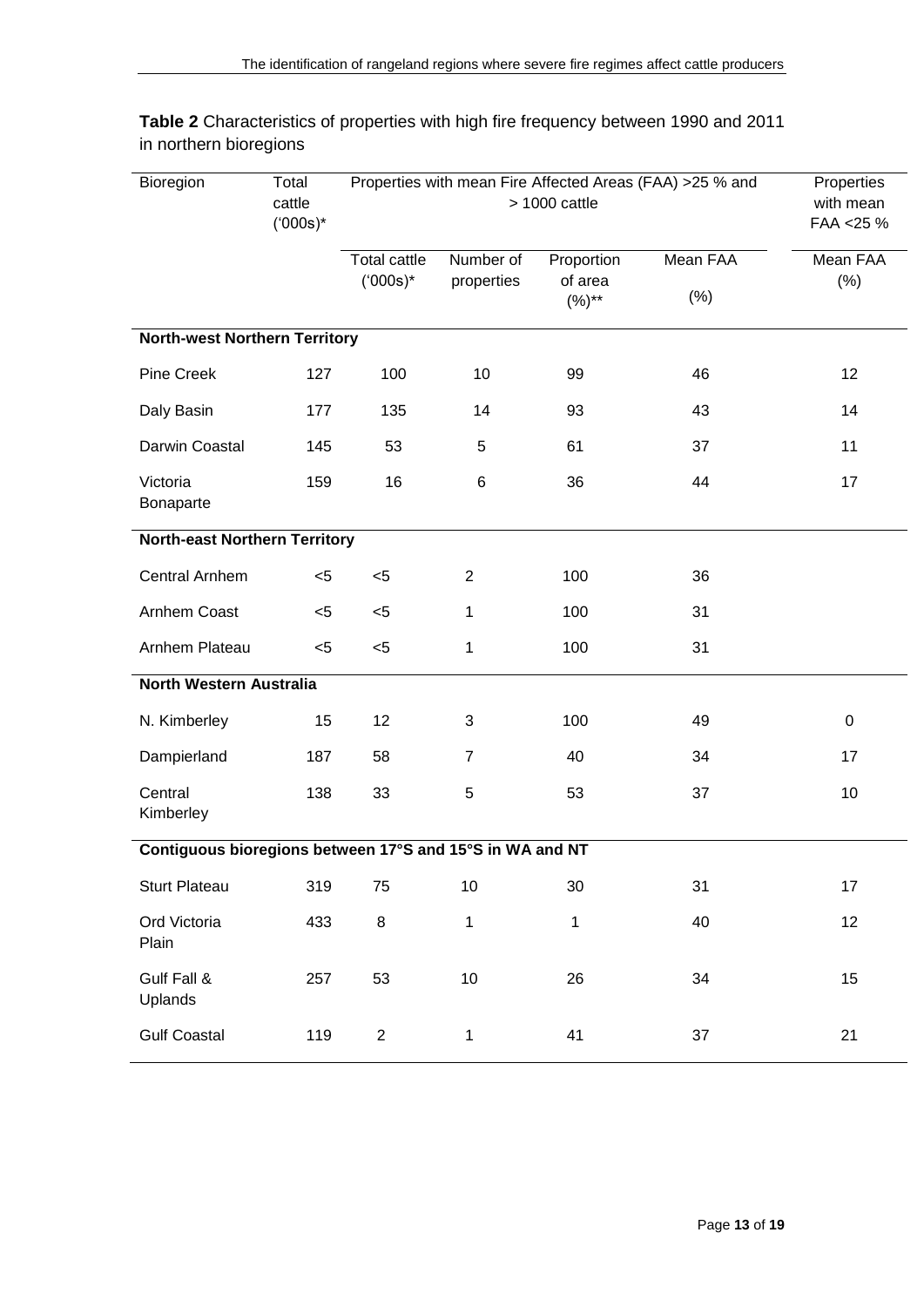| <b>North Queensland</b> |      |     |    |    |    |    |  |
|-------------------------|------|-----|----|----|----|----|--|
|                         |      |     |    |    |    |    |  |
| Mount Isa Inlier        | 383  | 0   | 0  | 0  | ۰  | 4  |  |
|                         |      |     |    |    |    |    |  |
| <b>Gulf Plains</b>      | 1747 | 138 | 11 | 19 | 35 | 5  |  |
|                         |      |     |    |    |    |    |  |
| Einasleigh              | 1082 | 2   | 1  | 0  | 28 | 5  |  |
| Uplands                 |      |     |    |    |    |    |  |
|                         |      |     |    |    |    |    |  |
| Cape York               | 104  | 44  | 16 | 69 | 39 | 15 |  |
| Peninsula               |      |     |    |    |    |    |  |
|                         |      |     |    |    |    |    |  |

\*NB: These numbers represent the total number of active NLIS devices in each bioregion and should be indicative of cattle numbers, but will not be exact. \*\*of properties with > 1000 head.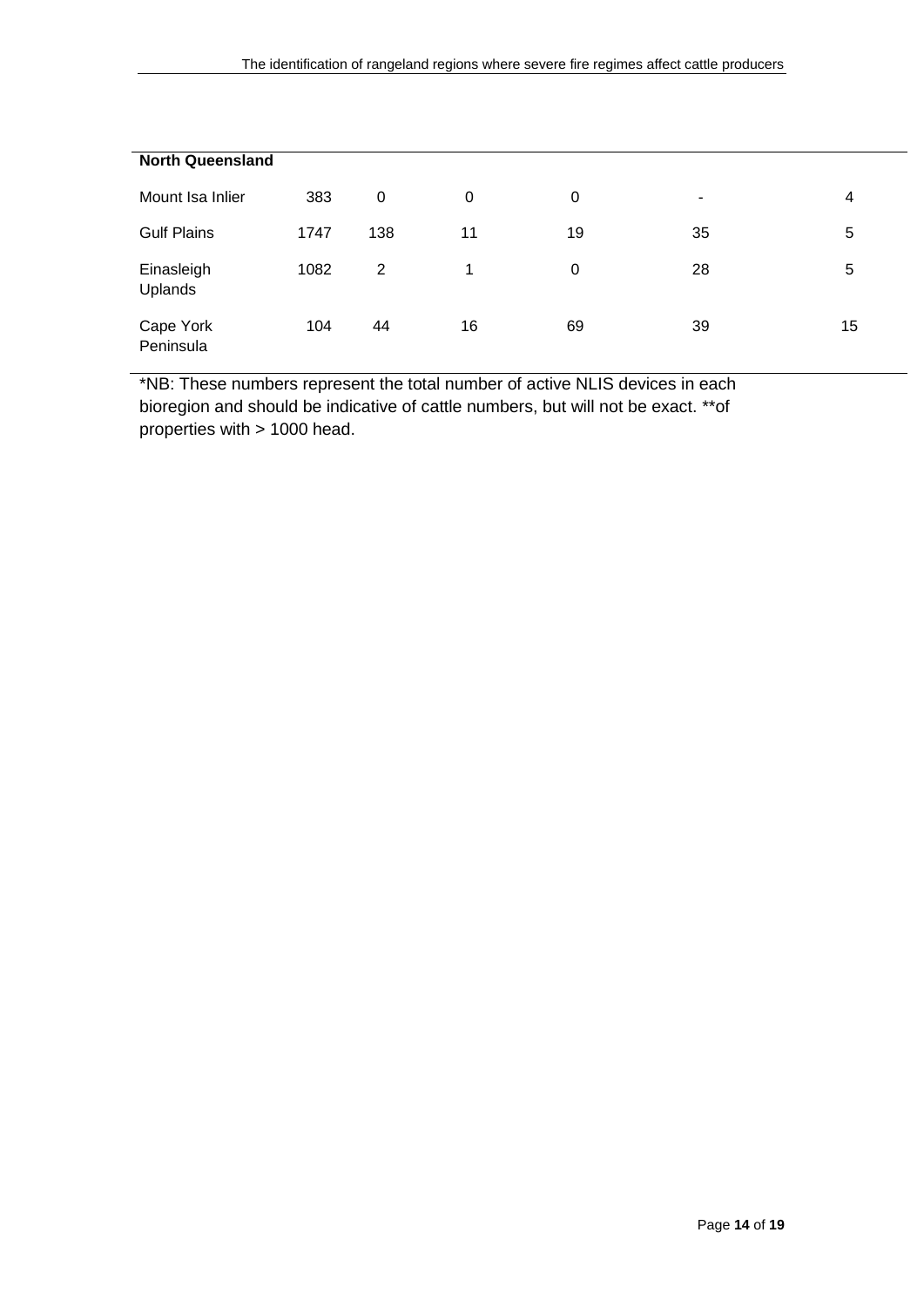## <span id="page-14-0"></span>**5 Success in achieving objectives**

In fulfilment of the objectives, the draft scientific paper reports an analysis of fire regimes and cattle density across the Australian rangelands. The annual extent of fire and its seasonality are described across the rangelands at the scale of four broad rainfall classes and at bioregional scales within those rainfall classes. Data from the National Livestock Inventory Scheme was used as an index of cattle density on properties and presented at the scale of bioregions to avoid breaching privacy obligations.

The following seven bioregions were identified as containing properties with medium to high cattle densities and a high frequency of late dry season fires: Daly Basin, Dampierland, Central Kimberley, Sturt Plateau, Gull Falls and Uplands, Ord Victoria Plains and Gulf Plains. Except for Daly Basin, the mean annual rainfall of all of these bioregions is less than 1000 mm so they are excluded from the current Savanna Burning Methodology. However, they could be included in a future lower-rainfall methodology.

## <span id="page-14-1"></span>**6 Impact on meat and livestock industry**

#### <span id="page-14-2"></span>**6.1 Now**

As required, this project has identified regions where improved fire management is likely to lead to reduced greenhouse gas emissions and benefit red-meat producers. Seven bioregions identified in the draft manuscript where research into fire management for emissions abatement on cattle properties could improve participation in the carbon farming initiative. The specific research areas that could be investigated are specified in section 7.

#### <span id="page-14-3"></span>**6.2 In five years time**

In five years, the cattle properties in northern Australia that suffer from relatively frequent late dry season fires could be accessing the carbon economy to support improved fire management and to reduce greenhouse gas emissions. Research supported by Meat and Livestock Australia could have led to reduced frequencies of wildfires for those properties and regions and led to reductions in greenhouse gas emissions. Such research would aim to reduce uncertainties that may restrict access to the CFI and would support business models for involvement in carbon trading through reductions in emissions from fires.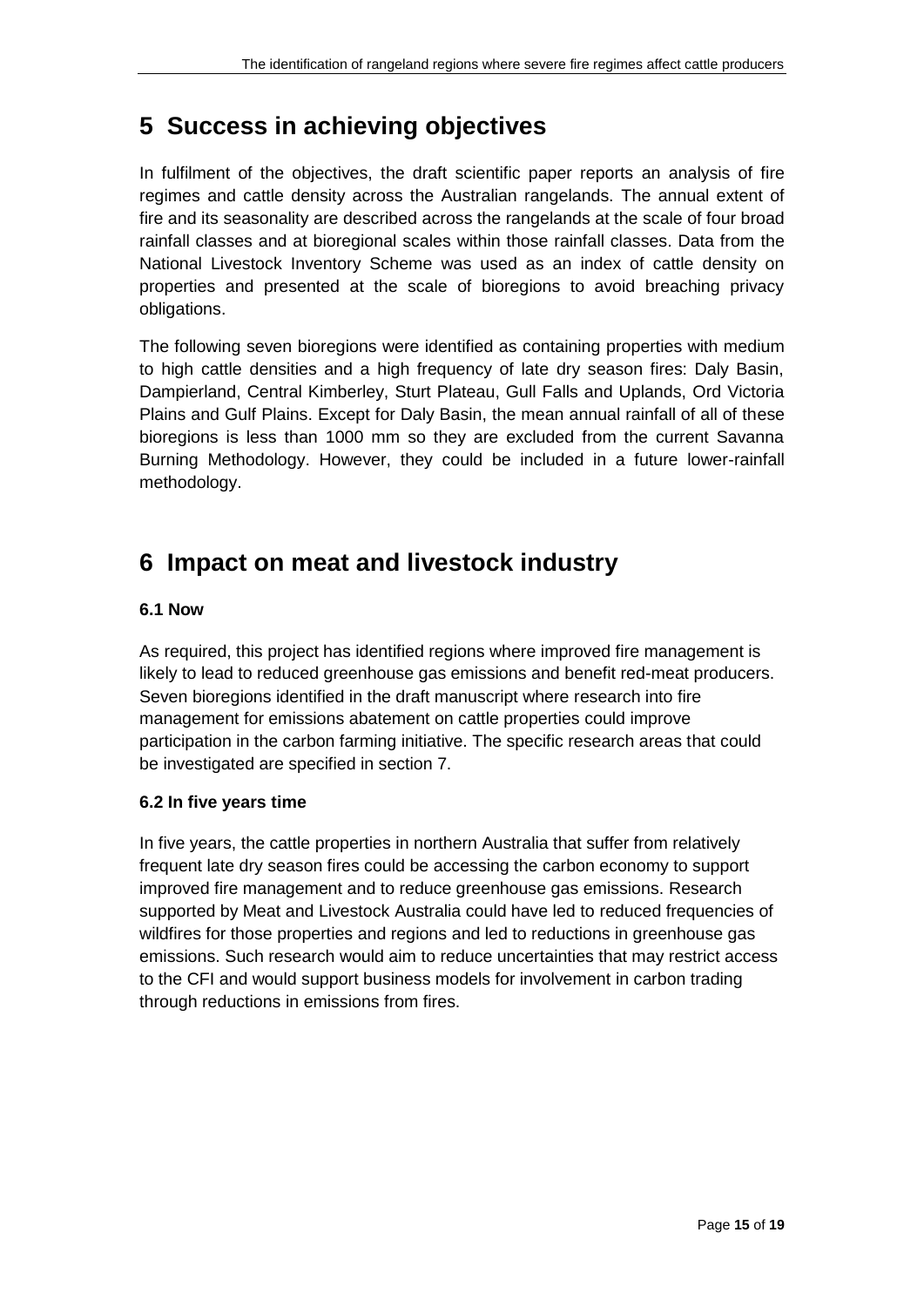## <span id="page-15-0"></span>**7 Conclusions and recommendations**

- 1. The NLIS data has proven useful in deriving a fine-scale estimate of cattle density. The map of cattle density is consistent with others (e.g. Bastin 2008, http://www.environment.gov.au/soe/2006/publications/drs/indicator/162/).
- 2. The Darwin Coastal, Pine Creek and Victoria-Bonaparte bioregions have a high cattle density and a high fire frequency, but the fire regime is already dominated by early dry season fires. Hence for these bioregions there is little opportunity to reduce fire frequency by increasing the proportion of early dry season fires consistent with the Carbon Farming Initiative's Savanna Burning Methodology. It is possible that more strategic application of early dry season burning and adoption of other approaches, could reduce overall fire frequency, but the potential emissions abatement is much probably less than for other regions.
- 3. Within the seven bioregions identified in the appendix, there is evidence that early dry season burning is used to some extent, but late dry season fires are still extensive. There is potential to increase the use of strategic early dry season fires to reduce overall fire frequency. The success of the Ecofire project in the Kimberley and the WALFA project in Arnhem Land indicates that strategic fire management can reduce fire frequency at very large scales. Apart from the Daly Basin, these bioregions are excluded from the current Savanna Burning Methodology because their rainfall is too low. However they could be included following further methodology developments.
- 4. In order to give producers the best support to participate in the CFI Savanna Burning Methodologies, both current and future, further research is needed and it should focus on properties within the seven bioregions identified in section 4.2. Of these, 28 properties in the Gulf Plains bioregion in Queensland, Sturt Plateau in Northern Territory and Dampierland in Western Australia account for nearly half of the cattle numbers on properties with a very frequency of late dry season fires and could be the main targets for research.
- 5. The report on grazing and fire management practices in northern Australia by McIvor (2010) describes the knowledge about the effects and use of fire and raises a number of research questions. However, it lacks robust descriptions of fire regimes at regional, property and within-property scales that are critical to understanding and addressing fire management issues. This present report including the draft manuscript starts to address that key knowledge gap.
- 6. Key research and development questions regarding potential adoption of CFI Savanna Burning Methodologies on grazing lands fall into three categories: Social, bio-physical and business development
	- a. Social: What are the attitudes of cattle producers to current fire regimes and fire management on their properties and in their regions? Is the current fire regime perceived to be a problem? What are the limitations to better managing fires? Are there perceived trade-offs between the use of early dry season burning and maintenance of forage availability or is there a direct benefit from early dry season burning?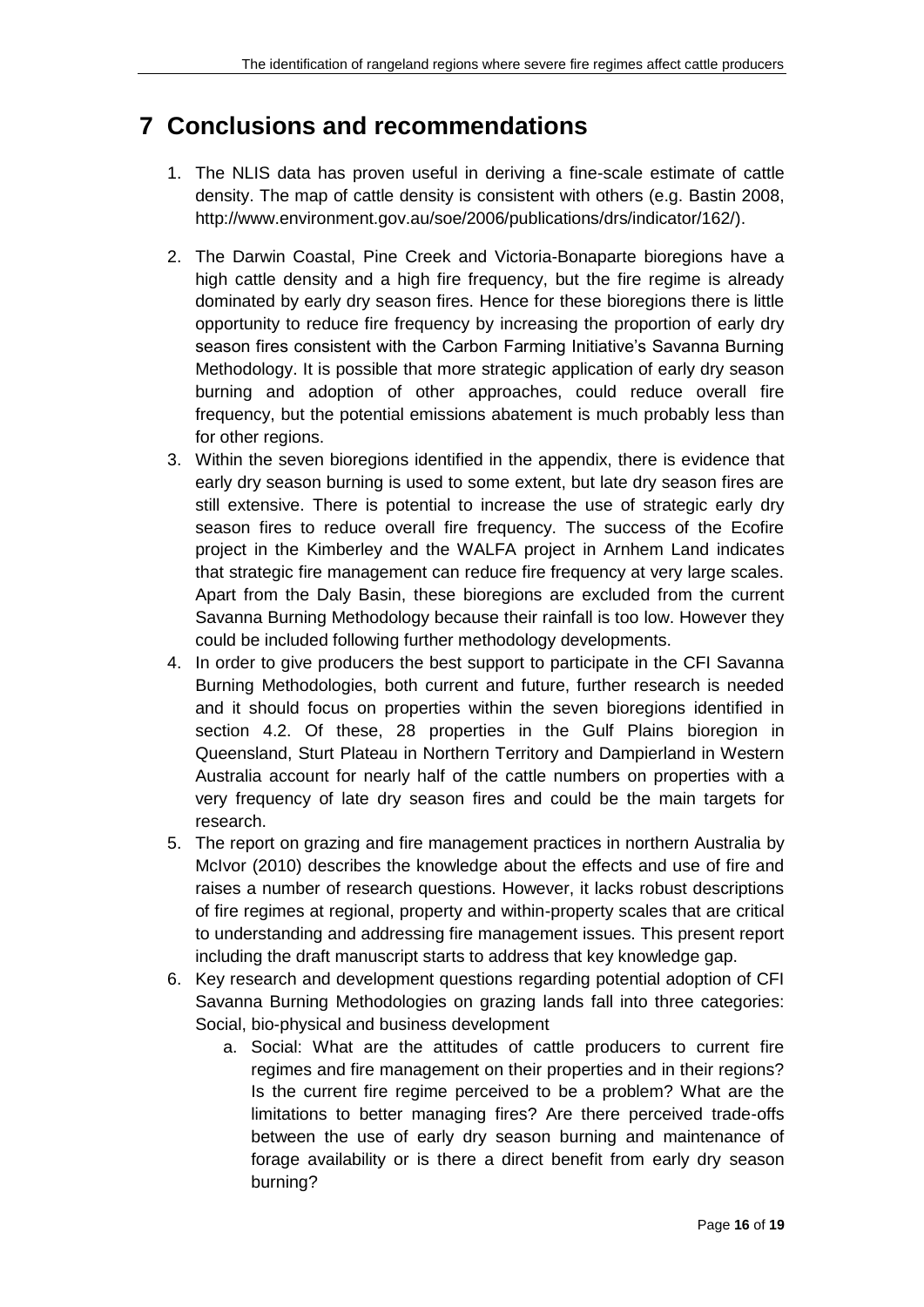- b. Biophysical: Are the assumptions that early dry season fires are more patchy and consume more fuel than late dry season fires valid in grazing lands of these bioregions? At the scale of paddocks and landscapes, what is the relationship between fire regimes and grazing regimes? Does less fire mean more consumption of grass by cattle? Do the least valuable grazing assets burn more frequently those than better grazing lands within properties? Could improved fire management focus on the least used parts of properties without affecting grazing practice on better value pastures?
- c. Business development: What are appropriate models for CFI businesses about fire abatement in grazing lands? Can they be based on individual properties, or would a regional consortium be preferred? How could benefits and liabilities be distributed?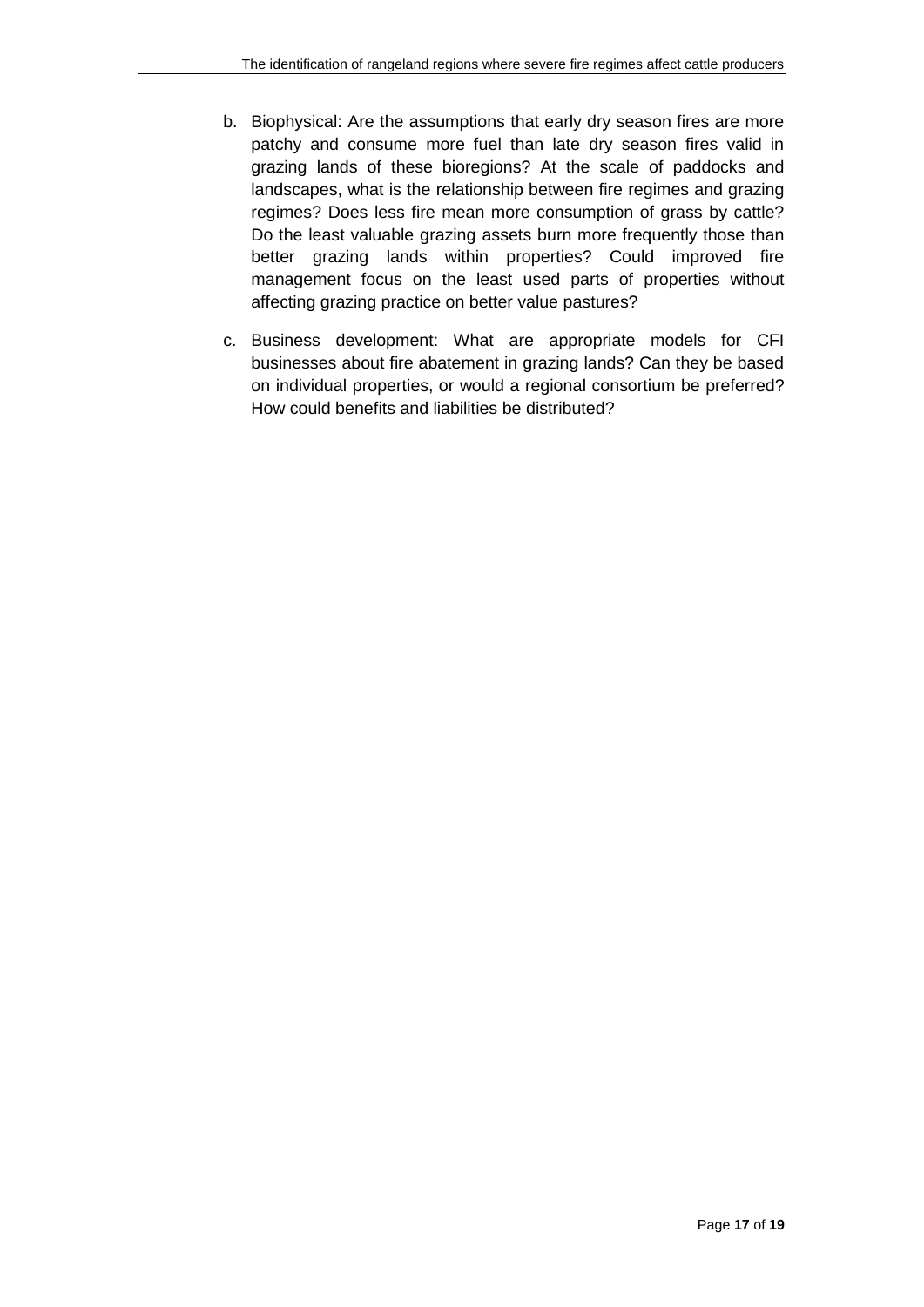## <span id="page-17-0"></span>**8 Bibliography**

- Anonymous. 2012. Carbon Farming (Reduction of Greenhouse Gas Emissions through Early Dry Season Savanna Burning) Methodology Determination 2012. In: Federal Register of Legislative Instruments F2012L01499 (ed Government, A.) p. 37. Australian Government, Canberra.
- Bastin, G. 2008. ACRIS Livestock density update 2003-2008. p. 16 pp., Canberra.
- Heckbert, S., J. Russell-Smith, A. Reeson, J. Davies, G. James and C. Meyer. 2012. Spatially explicit benefit–cost analysis of fire management for greenhouse gas abatement. Austral Ecology 37: 724-32.
- Legge, S., S. Murphy, R. Kingswood, B. Maher and D. Swan. 2011. EcoFire: restoring the biodiversity values of the Kimberley region by managing fire. Ecological Management and Restoration 12: 84 - 92.
- McIvor, J. 2010. Enhancing adoption of improved grazing and fire management practices in northern Australia: Synthesis of research and identification of best bet management guidelines. p. 205, North Sydney.
- Palmer, C. 2004? Pastoral Property Fire Management Practices and Kimberley Grasslands Curing.
- Russell-Smith, J., C. P. Yates, P. J. Whitehead, R. Smith, R. Craig, G. E. Allan, R. Thackway, I. Frakes, S. Cridland, M. C. P. Meyer and A. M. Gill. 2007. Bushfires 'down under': patterns and implications of contemporary Australian landscape burning. International Journal of Wildland Fire 16: 361 - 77.